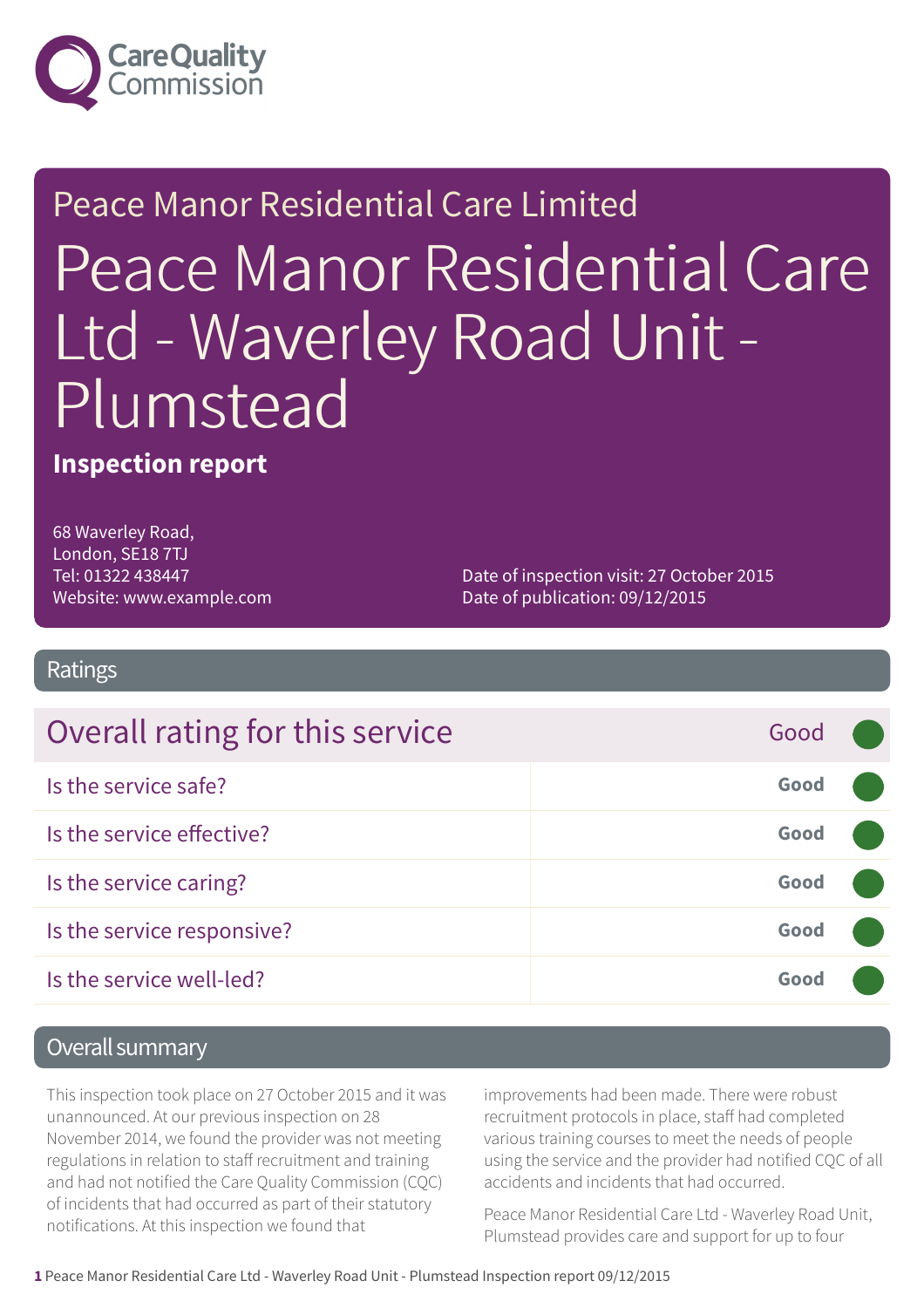## Summary of findings

people with mental health needs. At the time of our inspection, four people were living at the home. There was a registered manager in post. A registered manager is a person who has registered with the Care Quality Commission to manage the service. Like registered providers, they are 'registered persons'. Registered persons have legal responsibility for meeting the requirements in the Health and Social Care Act 2008 and associated Regulations about how the service is run.

People said they were happy at the home and they felt safe living there. We found the provider had safeguarding policy and procedures in place to ensure people using the service were protected from abuse. Relevant risk assessments and action plans were in place to ensure people received appropriate care and support. People were supported to take their medicines as part of their treatment plans. People's needs were assessed and sufficient staff were in place to ensure their needs were met.

Support was in place for staff in the form of induction, training, supervision and annual appraisal to ensure staff had appropriate skills to perform the job which they were employed to undertake. Both staff and management team demonstrated a clear understanding of the Mental

Capacity Act and Deprivation of Liberty Safeguards. People had access to relevant healthcare professionals when required. People were supported to have sufficient food and drink for their wellbeing. People were engaged in various activities of their choice to ensure they were stimulated throughout the day.

Each person using the service had a care and support plan in place and the care plans we looked at were reviewed regularly to meet the needs of each individual. People's privacy and dignity was respected and their independence promoted as part of their recovery plans. We found that people were supported to socialise and maintain relations. Staff understood people's needs with regards to their race, religion and sexual orientation and supported them in a caring way.

The provider had a complaints policy in place and people we spoke with knew how to make a complaint. The provider had systems in place to monitor the quality of the service and this included surveys, audits and various meetings. Where improvements were identified, there were action plans in place to improve the service delivery. All staff we spoke with said they were happy working at the home.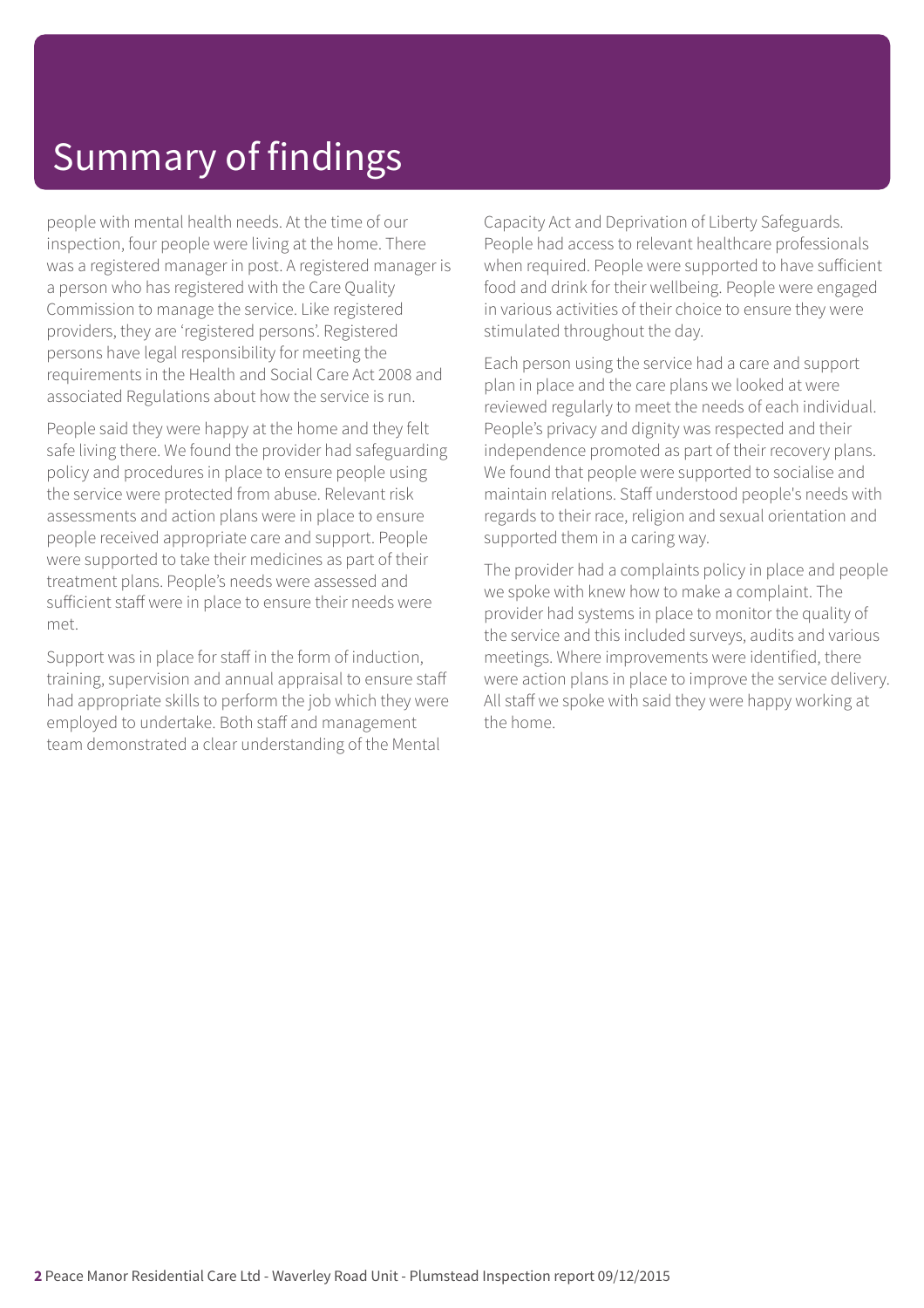#### The five questions we ask about services and what we found

We always ask the following five questions of services.

#### **Is the service safe?**

| Is the service safe?<br>The service was safe. The provider had safeguarding vulnerable adults and whistleblowing policies in<br>place and staff were aware of their responsibility to protect people from abuse.                                                                                         |      |  |
|----------------------------------------------------------------------------------------------------------------------------------------------------------------------------------------------------------------------------------------------------------------------------------------------------------|------|--|
| There were safe recruitment procedures in place and people told us there were sufficient staff<br>available to support them when they needed it.                                                                                                                                                         |      |  |
| People's risks were assessed and relevant action plans were in place to minimise or prevent the risk.                                                                                                                                                                                                    |      |  |
| Medicines records showed that people were receiving their medicines as prescribed by healthcare<br>professionals.                                                                                                                                                                                        |      |  |
| Is the service effective?<br>The service was effective. There was appropriate support in place for staff in the form of induction,<br>training, supervision and annual appraisals to ensure they had appropriate skills to perform the role<br>they were employed to undertake.                          | Good |  |
| Both management team and care staff demonstrated a clear understanding of the Mental Capacity<br>Act 2005 and Deprivation of Liberty Safeguards. They told us no one using the service had been<br>deprived of their liberty; however where required they would act in accordance with this legislation. |      |  |
| People were supported to eat and drink sufficient amounts for their safety and wellbeing. People had<br>access to relevant healthcare professionals when they needed them.                                                                                                                               |      |  |
| Is the service caring?<br>The service was caring. Staff understood people's care needs and supported them in ways to meet<br>their needs.                                                                                                                                                                | Good |  |
| People told us their privacy and dignity were respected and we found that people's independence<br>was promoted as part of their recovery plan.                                                                                                                                                          |      |  |
| People were encouraged to socialise and keep relationships with their family and friends and people<br>could access the local community during the day.                                                                                                                                                  |      |  |
| Staff understood people's diversity in relation to their race, religion and sexual orientation and<br>supported them in a caring way.                                                                                                                                                                    |      |  |
| People who use the service were able to express their views and were involved in making decisions<br>about their care and treatment.                                                                                                                                                                     |      |  |
| Is the service responsive?<br>The service was responsive. The provider had a complaints policy in place and people who used the<br>service knew how to complain if they were not happy with the service.                                                                                                 | Good |  |
| People's needs were assessed and each person had a care and support plan in place.                                                                                                                                                                                                                       |      |  |
| We found that the care delivery was individualised and was in line with care and support that was<br>planned for each individual.                                                                                                                                                                        |      |  |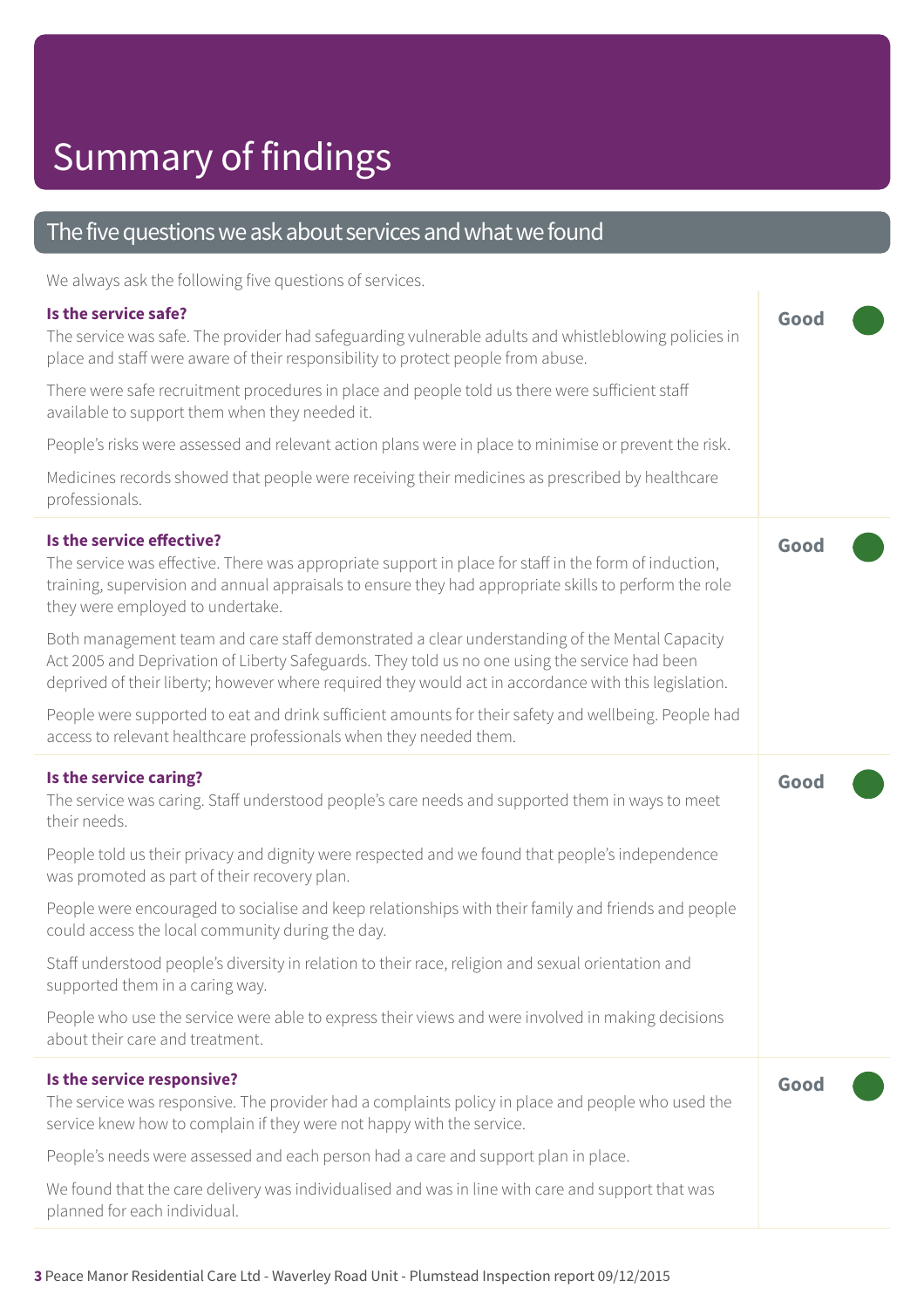## Summary of findings

| People were engaged in various activities which kept them stimulated throughout the day.                                                                                                                                        |      |  |
|---------------------------------------------------------------------------------------------------------------------------------------------------------------------------------------------------------------------------------|------|--|
| Is the service well-led?<br>The service was well-led. There was a registered manager in post. Staff we spoke with were happy<br>working at the home.                                                                            | Good |  |
| There were systems in place to monitor the quality of the service through surveys, audits, residents<br>and staff meetings. Where issues were identified, they were actioned to improve the quality of the<br>service provided. |      |  |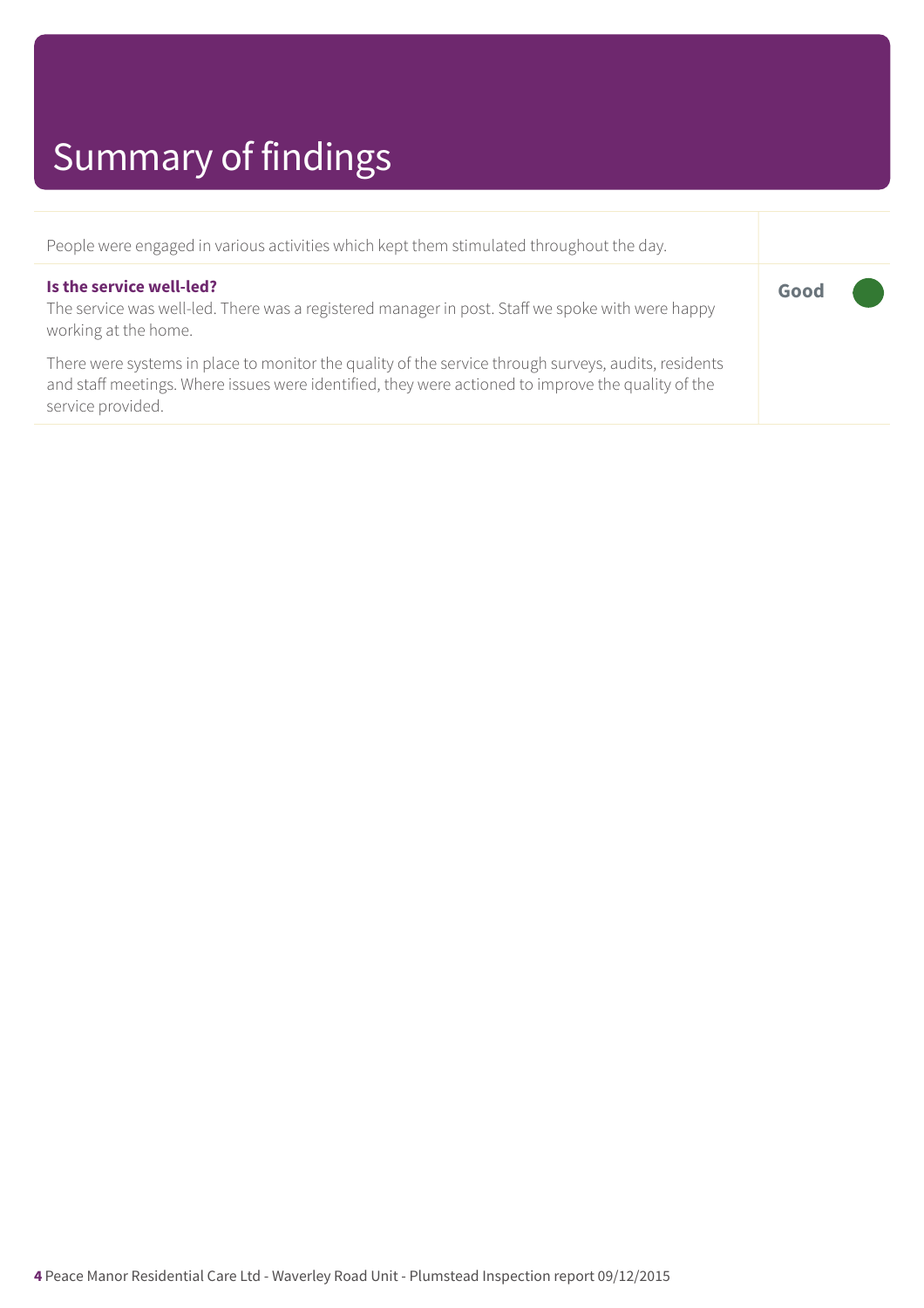

# Peace Manor Residential Care Ltd - Waverley Road Unit - Plumstead

**Detailed findings**

#### Background to this inspection

We carried out this inspection under Section 60 of the Health and Social Care Act 2008 as part of our regulatory functions. This inspection was planned to check whether the provider is meeting the legal requirements and regulations associated with the Health and Social Care Act 2008, to look at the overall quality of the service, and to provide a rating for the service under the Care Act 2014.

This unannounced inspection was carried out on 27 October 2015. The inspection was undertaken by one inspector. At our inspection we spoke with two people using the service, two support staff, the registered manager and a senior manager. We observed how people were cared for; we looked at three care and support plans, five staff recruitment, supervision and training records. We also looked at management records such as policies and procedures, surveys, minutes of meetings and audits.

Before the inspection we looked at information we held about the provider, including statutory notifications such as safeguarding concerns and accidents and incidents the provider had sent us. A notification is information about important events which the service is required to send us by law.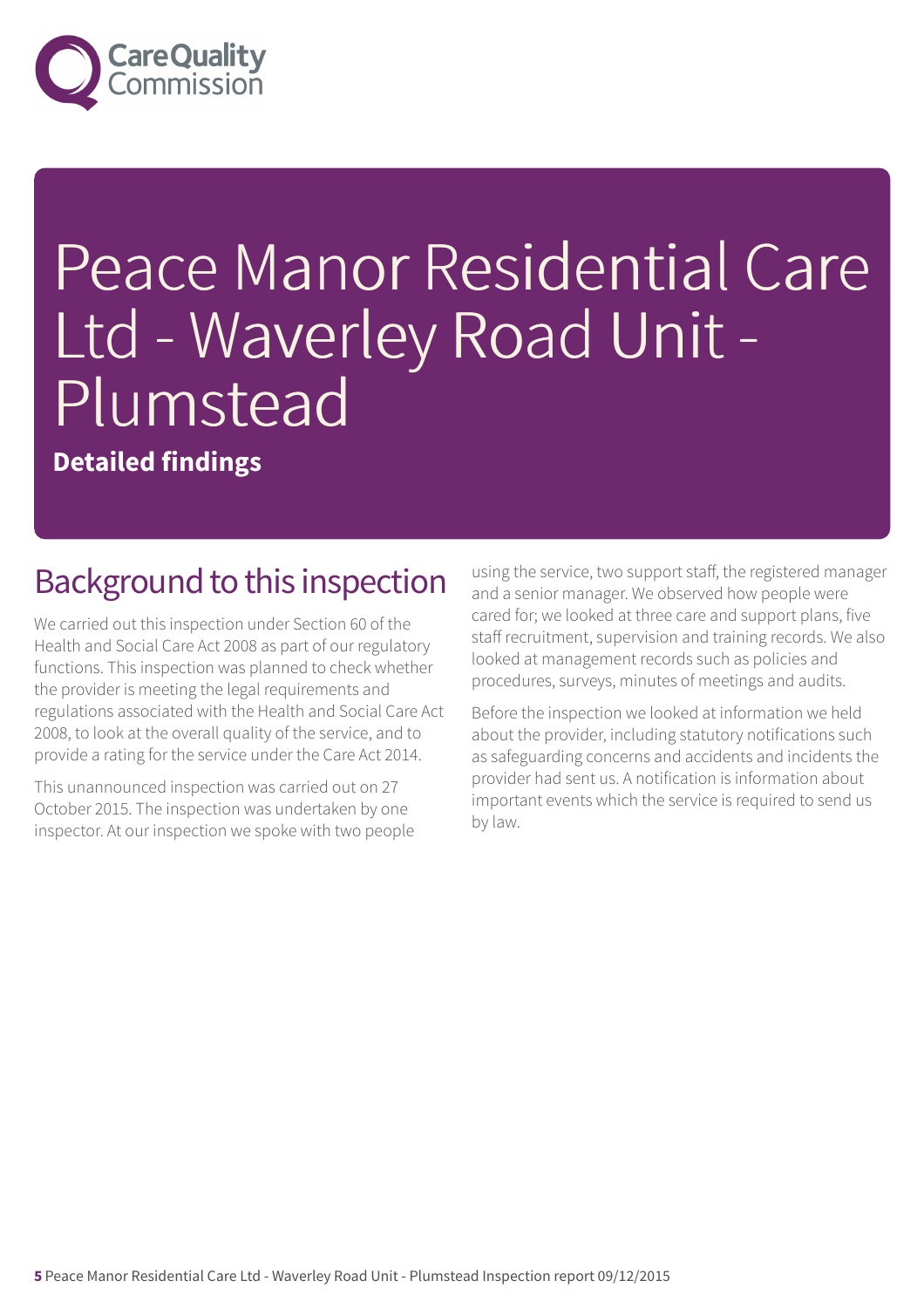#### Is the service safe?

#### **Our findings**

People told us that they felt safe living at the home. One person told us, "Its 100% safe here and also in a good neighbourhood."

At our inspection on 28 November 2014, we found that the provider did not have effective recruitment procedures in place to ensure that staff they had employed were suitable to work with people using the service. Following that inspection, we asked the provider to make improvements on staff recruitment, and they sent us an action plan on 07 April 2015. They told us they had reviewed their recruitment procedures to meet the requirements relating to workers and this included identity checks, right to remain and work in the European Union (EU), staff employment history and auditing procedures to ensure that staff were suitable to work with people using the service. At this inspection, we found that improvements had been made in the recruitment and selection of staff.

The provider had safe systems in place for the recruitment and selection of staff. We looked at the records of all five staff that worked at the home. We saw that thorough recruitment checks were carried out before staff began working at the home. All the staff files included completed application forms, employment history and explanations for any breaks in employment. The staff files also included completed criminal record checks, two employment references, health declarations, proof of identification and the right to work in the United Kingdom.

The provider had safeguarding adults from abuse policy and a "London Multi Agency Policy and Procedures to Safeguard Adults from Abuse" in place. The registered manager informed us they were the safeguarding lead for the service and demonstrated a clear understanding of actions they should take to ensure people in their care remained safe including notifying the local authority and CQC. Staff we spoke with were able to demonstrate they knew about their responsibility to safeguard people from abuse and were aware of the reporting and recording procedures. Where required, the provider had followed appropriate local safeguarding protocols to ensure the safety of the people who use the service. Training records we looked at showed all staff had completed safeguarding vulnerable adults training to ensure they had the necessary skills to protect people in their care from abuse. The

provider had a whistleblowing policy in place and staff we spoke with were aware of this policy. Staff told us that they had not used the whistleblowing procedure because they did not have any concerns to report.

People told us there were sufficient staff to support their needs all of the time. One person told us, "They are here all day and all night, they've never let me down." We found that all four people living at the home were mostly independent for example in providing their own personal care. On the day of our inspection, there was one support staff on duty with the registered manager. Staff told us that they prompted people throughout the day to complete tasks including their personal care and hygiene needs and to attend health appointments and we observed this during our inspection visit. The registered manager informed us that staffing levels were always reviewed to meet the needs of people using the service and where required more staff would be brought in to ensure people's needs were met. Staff we spoke with said they felt sufficient staff were on each shift to meet people needs. They told us that for example where an individual needed additional support to go shopping or attend a health appointment, additional staff were brought in to ensure people's needs were met. The registered manager told us agency staff were never used and that staff from the provider's other homes could cover vacant shift when the need arose. A staffing rota we looked at showed the number of staff on duty were sufficient to meet the needs of people using the service.

Before people moved to the home, any risks were assessed to ensure the service could meet their needs. We looked at three care plans and each included risk assessments relevant to people's needs. The risk assessments included risks people could pose to either themselves or others, actions that triggers these risks and any known patterns staff should look out for. The risk assessments covered areas such as mental health deterioration, behaviours that challenge, substance misuse, self-harm and harm to others. Each risk was rated high, medium and low with relevant action plans staff should follow to prevent or minimise the risk to people. For example, we saw that an individual who was at risk of mental health deterioration had guidance in place which included one-to-one support sessions to deal with any stressful situations to minimise the impact on their mental health. People's care plans also included any known allergies to ensure staff were aware and to provide care and support that was safe and met their needs.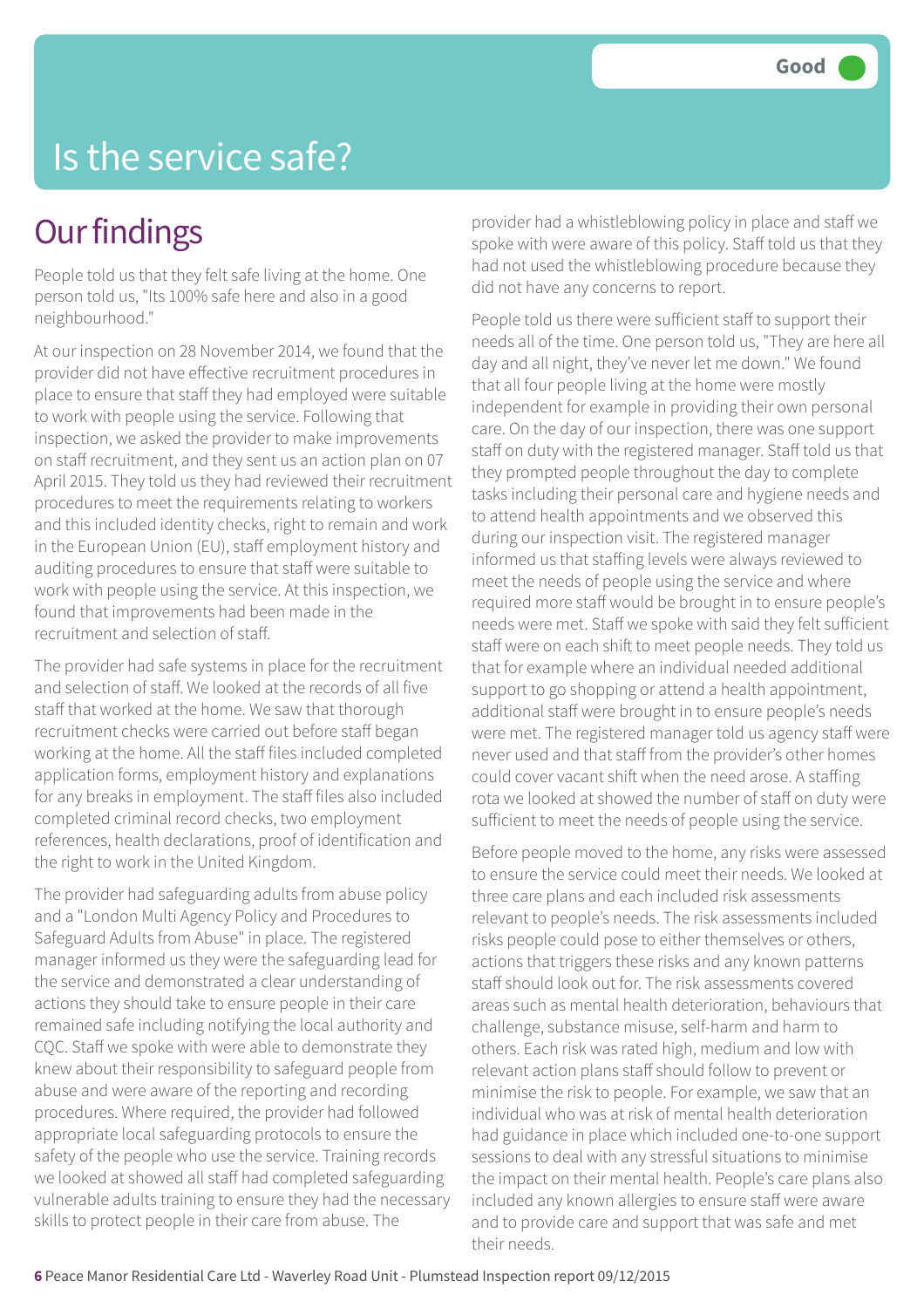#### Is the service safe?

People we spoke with told us that staff supported them to take their medicines. One person said, "I am always given my medicines when I needed it, I have never had any problems." Medicines were stored securely in a locked cupboard located in the staff office. Each person had a medication administration record (MAR). The MAR included their photographs, contact details of their GP, health conditions and allergies. The MAR charts we looked at had been completed in line with the way healthcare professionals had prescribed medicines to people. Staff training records showed that all staff had completed medicines administration training to ensure they had appropriate skills to support people who use the service. We saw that monthly medication audits were carried to ensure people were being supported to take their medicines safely.

The provider had arrangements in place to deal with foreseeable emergencies such as accidents and incidents, fire, staff shortages and behaviours that challenge. People we spoke with told us they knew what to do in the event of an emergency. Staff said they would call the emergency

services such as the fire brigade or healthcare professionals for example if there was a fire or a person's health deteriorated. We saw emergency procedures including emergency contact numbers and first aid procedures were displayed on notice boards in the communal areas and people's rooms. There were fire exit signs directing people to their point of assembly. Weekly fire test and monthly fire drills were completed to ensure fire equipment were working and staff were aware of actions to take in the event of fire. Staff training records showed that all staff had completed first aid and fire safety training to ensure they had the appropriate skills to support people in the event of an emergency.

The accident and incident records we looked at were up to date and included description of accidents or incidents that had occurred and what actions had been taken including reporting to external organisations such as the CQC. We saw that a plan of action was being developed to ensure that learning from accidents and incidents were used to improve the quality of the service.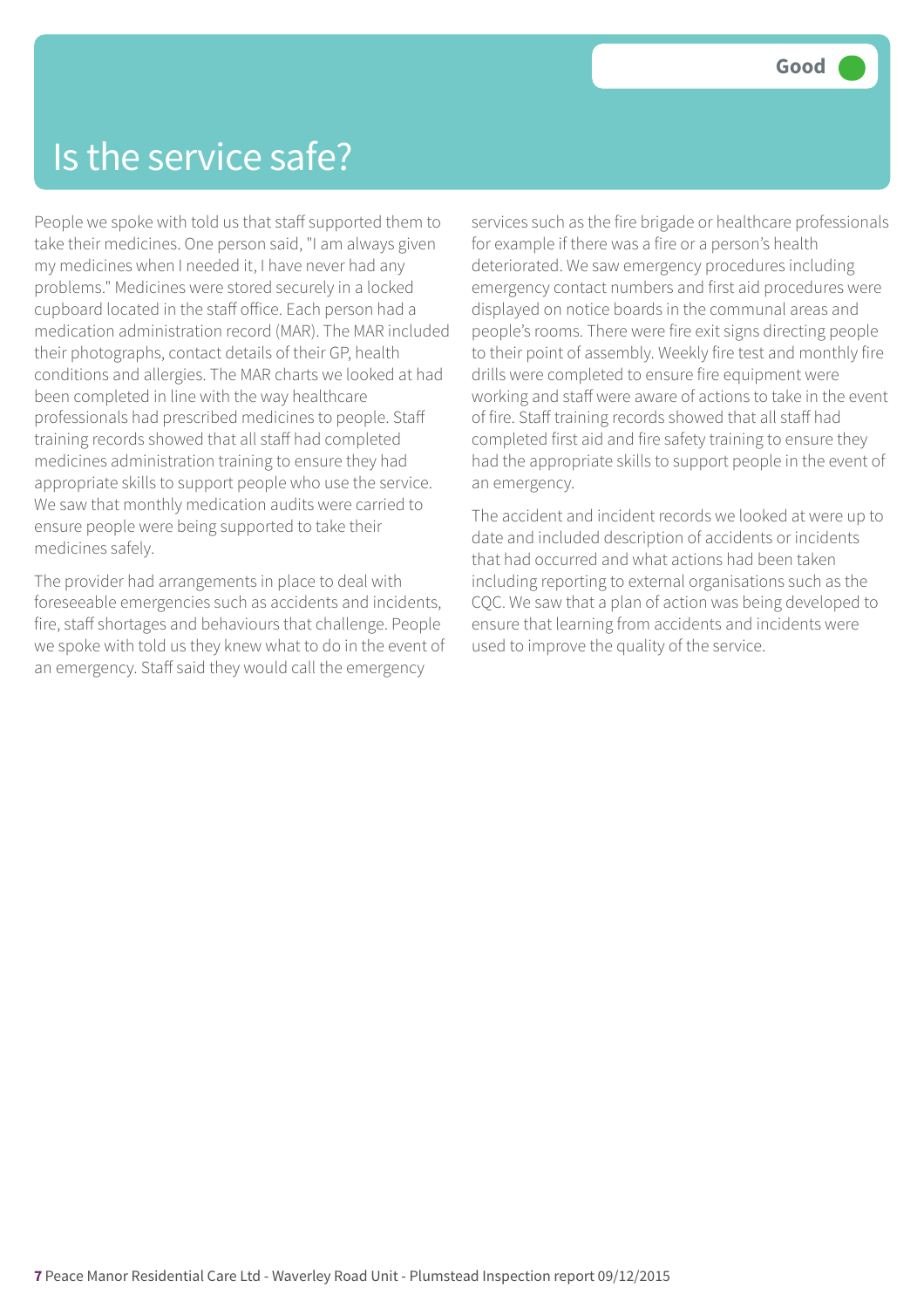## Is the service effective?

#### **Our findings**

People told us they felt well supported at the home. One person said, "It is one of a kind, I get the right support."

At our inspection on 28 November 2014, we found that the provider did not have suitable arrangements in place for appropriate training of staff which could place people using the service at risk of inappropriate care and staff at risk of possible harm. Following that inspection, we asked the provider to make improvements to the support they provide to staff through training and they sent us an action plan on 07 April 2015. They told us they had reviewed their training records and had booked staff onto future training programmes to be completed by 31 May 2015. At this inspection, we found that improvements had been made for the appropriate training of all staff.

Staff we spoke with told us they complete both face-to-face and online training. The registered manager informed us that all staff had completed mandatory training and additional training to meet the needs of people and records confirmed this. They told us they monitored staff training and received monthly reports to ensure all staff training records were up to date. Staff had completed mandatory training in areas such as safeguarding vulnerable adults, moving and handling, fire, first aid, health and safety, infection control and medication administration. Additional training undertaken by staff included mental health awareness, behaviours that challenge, substance misuse, Mental Capacity Act (MCA) 2005 and Deprivation of Liberty Safeguards (DoLS) to ensure staff had appropriate skills to support people who use the service. Staff told us the provider supported them to attain additional qualifications relevant to the job role. One staff member told us they had completed National Vocational Qualification (NVQ) Level II and were supported to enrol on the level III course which was currently on-going.

Before staff began working at the home they completed an induction. The registered manager informed us that the induction included familiarising new staff with policies and procedures, training and shadowing experienced colleagues. Staff we spoke with told us they completed an induction when they began working with the provider and staff files we looked included an induction record to demonstrate they had acquired the appropriate skills and training to support people who used the service.

It was the provider's policy to support staff through three monthly supervision sessions and staff confirmed this took place. One staff member told us, "The supervision session directs me on the next steps I have to take in my work." Another said, "they give you feedback at the end of each supervision session so you know which areas you have to improve." We looked at staff supervision records and we saw that supervision sessions were being carried out in line with the provider's policy. An annual appraisal had also been completed for all staff that had worked with the provider for at least a year.

The Care Quality Commission (CQC) is required by law to monitor the operation of the Deprivation of Liberty Safeguards (DoLS). There were no DoLS authorisations in place at the time of our inspection. Both support staff and the registered manager we spoke with demonstrated a clear understanding of the Mental Capacity Act 2005 (MCA) and the Deprivation of Liberty Safeguards (DoLS) and knew of the correct procedures to follow to ensure people's rights were protected. They said people using the service had capacity to make decisions about their own care and support needs and that if they had any concerns about an individual's ability to make specific decisions about their care and support, a capacity assessment would be undertaken to ensure appropriate support was in place for them. People told us staff sought their consent before providing them with the support they needed and care plans we looked at included consent to care and treatment forms signed by each individual to promote their recovery.

People told us that they felt supported to eat well whilst living at the home. One person told us staff reminded them to eat always even when they were out on their own and we observed a staff member advising the person to ensure they eat well whilst out in the community. We found that people using the service usually bought their own food and cooked their own meals. Staff we spoke with were aware of people's nutritional needs and preferences and the support they should provide where required. Staff said menus were drawn from the shopping list people had made to ensure they were making healthy nutritional choices and had sufficient to eat. People's care and support plans included guidance on how their nutritional needs should be met.

People told us that they felt well looked after at the home. One person said, "I have a GP down the road." Staff told us that each person using the service was registered with a general practitioner (GP) and care records we looked at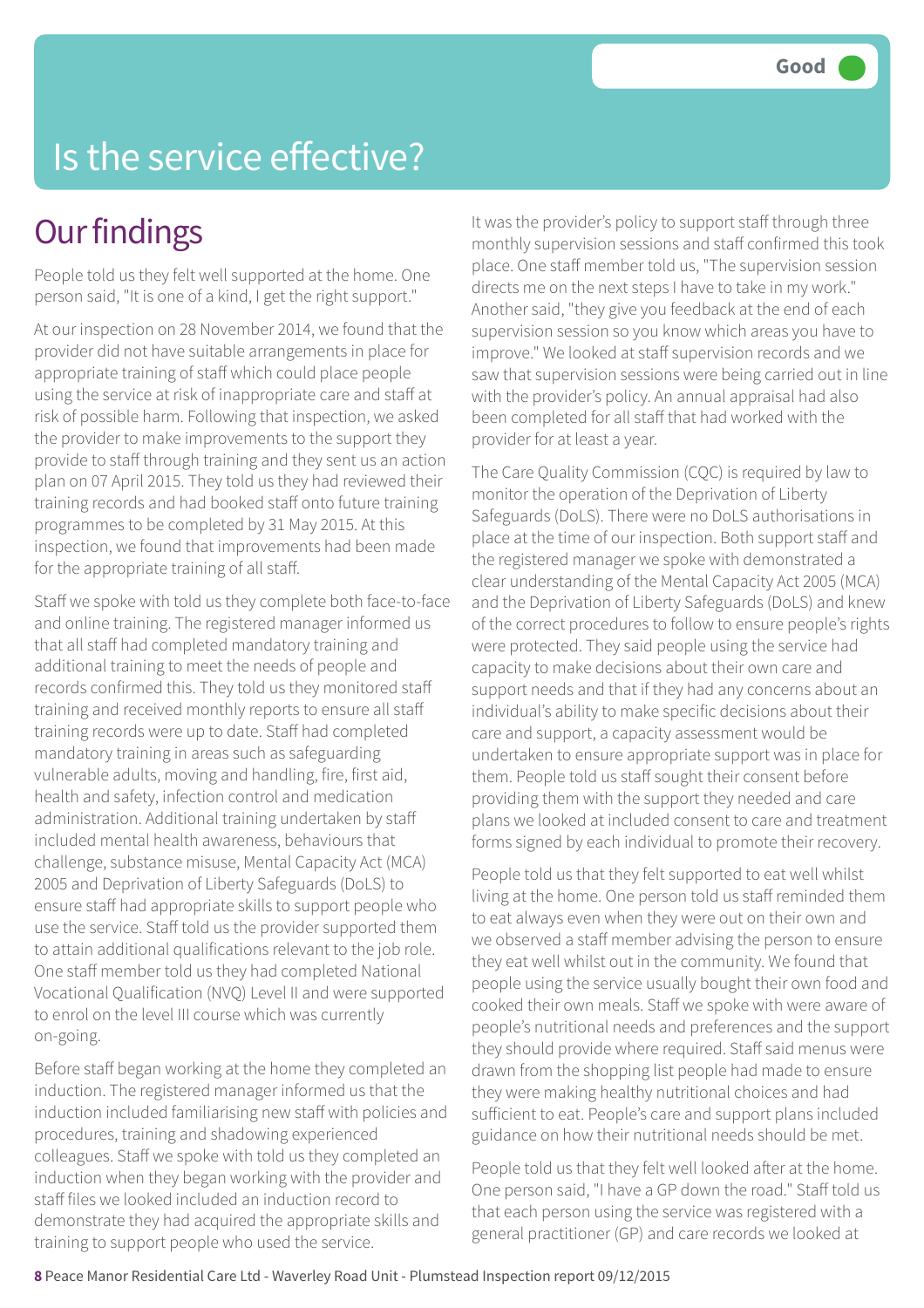#### Is the service effective?

confirmed this. We saw that other healthcare professionals such as psychiatrist, psychologists and care coordinators were involved in people's care. Staff told us they prompted people to attend health appointments or would escort people for their appointments where required and we

observed this to be the case. On the day of our inspection, we found that one person was prompted to attend a health appointment which they went for. People's care records also included information on hospital appointments and attendance where they required specialist treatments.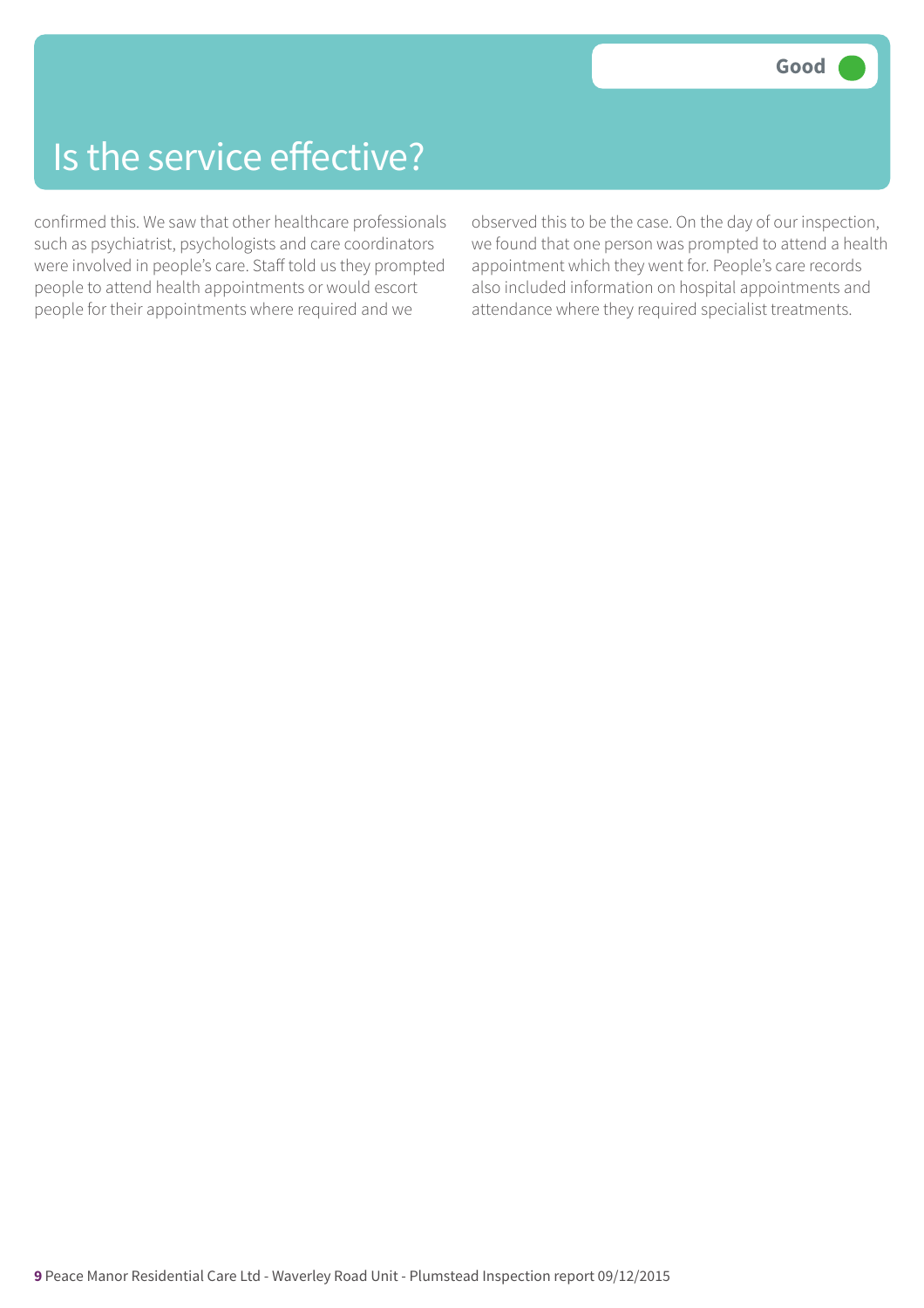#### Is the service caring?

#### **Our findings**

People were complimentary of the service they received. One person said, "It's great here, staff are always kind and good to me." Another person said, "Everything is good here." People told us they were 'happy' living at the home and staff were 'lovely' and a 'godsend'. One person commented, "If you have been in the mental health system for a long time you will appreciate it here." We observed positive interactions between people and staff and we saw that staff had good relationship with people. We noted people knew the staff including management team by their names and staff also called people by their preferred names when speaking with them. One person told us both staff and management team are very supportive and they "Couldn't have asked for a better place." Staff we spoke with aware of people care and support needs. One staff member told us, "We provide a very caring and homely atmosphere but the boundaries are there."

People were supported to socialise and keep relationships. One person told us they were free to visit their friends in the community and staff did not have a problem with that. Staff told us people could receive visitors in the home as long as they abided by the house rules. We found that some people were supported to spend time overnight with their friends where it had been agreed and planned in advance. We saw a visitor's records book which visiting friends and relatives had signed to demonstrate that such relationships were promoted.

People's privacy and dignity were promoted. People told us that staff respected them and promoted their privacy. One person told us, "Everyone here has respected me." Staff we spoke with knew of ways to promote people's privacy and dignity. Staff told us they knocked on doors and asked for permission before entering people's rooms and would close communal doors when people were speaking on the telephone or had visitors to promote their privacy. We found that people had a key to their room to promote their privacy. The manager informed us as part of the care

planning; staff prompted some people with their personal hygiene to maintain their outward appearance. At our inspection, we observed staff treating people with respect and in a dignified manner.

The provider had systems in place to promote people's independence. People told us they did not need support with personal care and were able to do most things by themselves. Staff told us that all the people who lived at the home were independent. They showed us a weekly rota which included activities and house chores such as cooking, laundering of clothes and shopping. People's care plans also included information on them tidying up their rooms. The manager said their aim was to promote independent living so that people could move into their own home once they had recovered and could demonstrate they could live on their own.

Staff understood people's needs with regards to their race, religion and sexual orientation and supported them in a caring way. All staff we spoke with were aware of people's diverse needs and what they liked and disliked. Staff told us that for example one person did not like anyone to touch their belongings and they told us of actions they took to respect their wishes. They told us some people liked certain types of music due to their religious beliefs and they encouraged them to practice their faith. We found that people were supported to maintain relationships with whoever they chose to without any discrimination.

People who use the service were able to express their views and were involved in making decisions about their care and treatment. People told us they were involved in planning their care and that they could discuss general matters or personal issues with staff and the care plans we looked at confirmed this. One person told us, "They always consult me about everything, and I know the support in place for me." We found that the provider operated a "key-worker" system where each person using the service was allocated to a member of staff to monitor their progress and ensure their overall wellbeing was maintained. Staff told us they met with people at least once each month depending on the amount of support they required to discuss issues that mattered to them.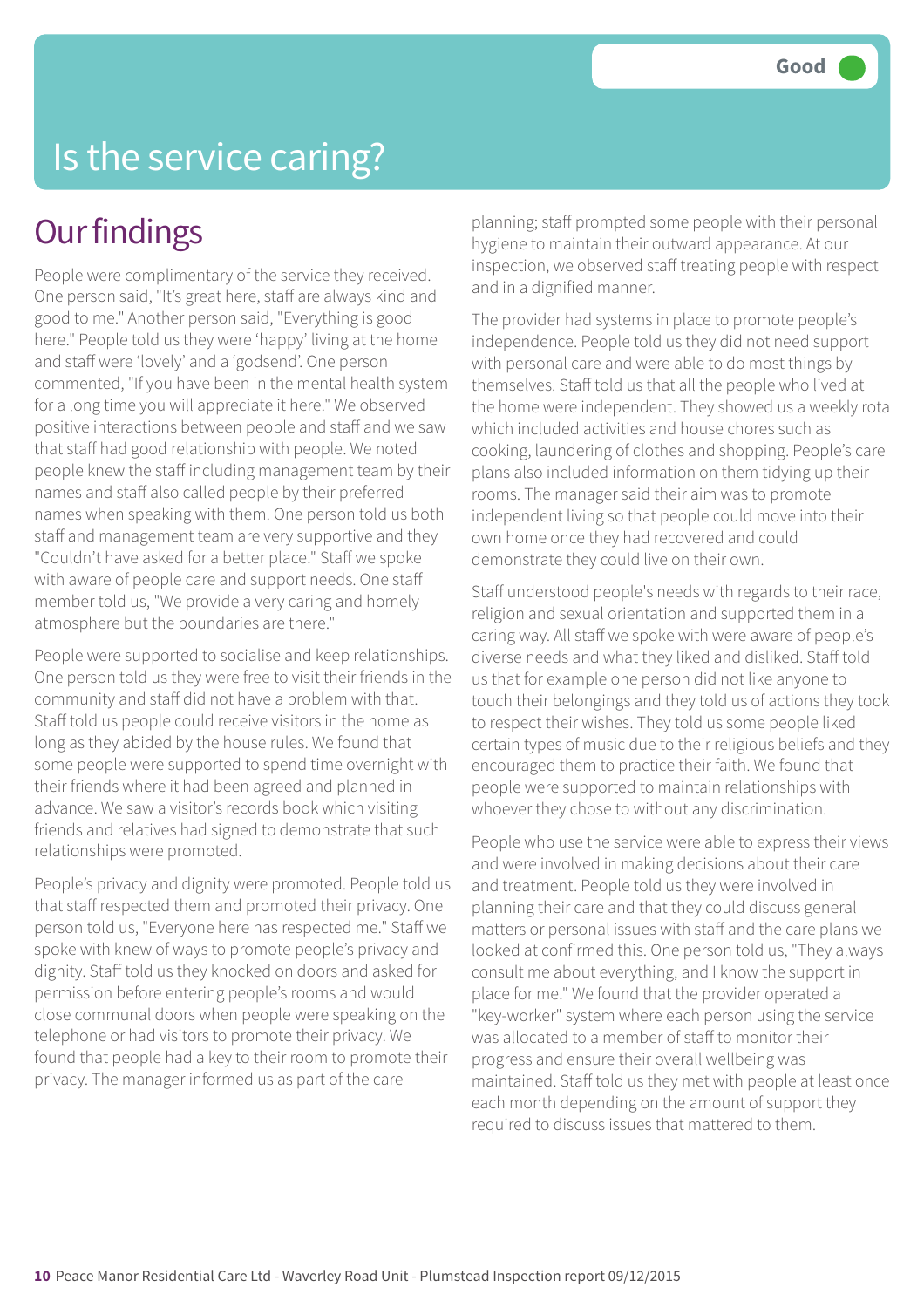### Is the service responsive?

#### **Our findings**

People told us they were happy living at the home. For example one person said, "It is first class mental health…everyone is happy here."

People were given information they needed to know when they began using the service. We found that the provider had a "Service User Handbook" which included the providers aims and objectives, how to make a complaint and terms and conditions. The registered manager informed us that both the provider and people using the service were asked to sign the service user handbook to demonstrate that appropriate information had been shared with them. People we spoke with told us they felt they had access to information relevant to their care and support.

The provider had a complaints policy and procedure in place. People we spoke with were aware of the complaints procedure. They said they would either speak with staff or the registered manager and were confident their complaints would be taken seriously and appropriate action taken where required. However, all the people we spoke with told us they were satisfied with the service they received and did not have anything to complain about. One person said, "There is absolutely nothing to complain about, the staff are really good." They told us that they were aware staff had "The authority to intervene where there are issues, but I've not found any fault with them." We saw that people had access to the complaint procedure in the service user handbook and information was also displayed on notice boards in the communal areas. People had the direct contact details of the management team displayed in their room and could contact them if they were not happy with the service. The registered manager informed us that they had not received any complaints. However, if they did, they would follow their complaints procedure to resolve the complaint and ensure the complainant was satisfied with the service they received. The complaint log we looked at showed that there had not been any complaints made since our last inspection in November 2014.

All four people using the service had a care and support plan in place. Before people began using the service, assessments were undertaken to identify their health and social care support needs and how these needs would be met. People we spoke with confirmed an assessment was

carried out before they moved into the home and people knew they had a care plan in place. We saw that care and support plans were drawn from these assessments to ensure people's needs were met. The care and support plans we looked at were well organised and easy to follow. Where information was not available in the care plans, there were notes to indicate where this information could be found for example on the computer. Care plans included detailed information and guidance for staff about how people's needs should be met. Staff we spoke with were aware of people's care and support needs. People's care and support plans had been signed to demonstrate they were involved in their care planning. We saw that care plans were reviewed to meet the needs of each individual depending on the level of support required. All of the care plans we looked at were up to date and daily care notes showed the care delivery was in line with the care that was planned for each individual.

The provider told us that restraint was not used in the service and that staff had been trained on breakaway techniques in the event where an individual display behaviours that challenge. Staff we spoke with were aware of actions they should take and, they told us they would try to de-escalate the situation first They told us they would also contact their manager, care coordinators and the emergency service to ensure appropriate support was in place for the individual. As part of people's recovery plans, goals were set to encourage people manage their behaviours and move onto independent living with less support in the community.

People were engaged in various activities to keep them stimulated. One person told us every one using the service got on well with each other. Staff told us that sometimes all the people using the service went out together for a meal in a local restaurant. We saw that people had access to the garden and staff told us that each person had an allocated patch to plant their own vegetables. The garden had a paved area where people kept their gym equipment and there was also the provider's pool table which was used for pool competitions. The manager told us the home organised events such as barbeque parties and people were free to attend any events at any of the provider's other homes. We found that people also attended various activities in the community including visiting the beach, bingo, cookery classes and using the local gym. Staff told us that one person was involved in a voluntary work in the local open market. We saw that another person attends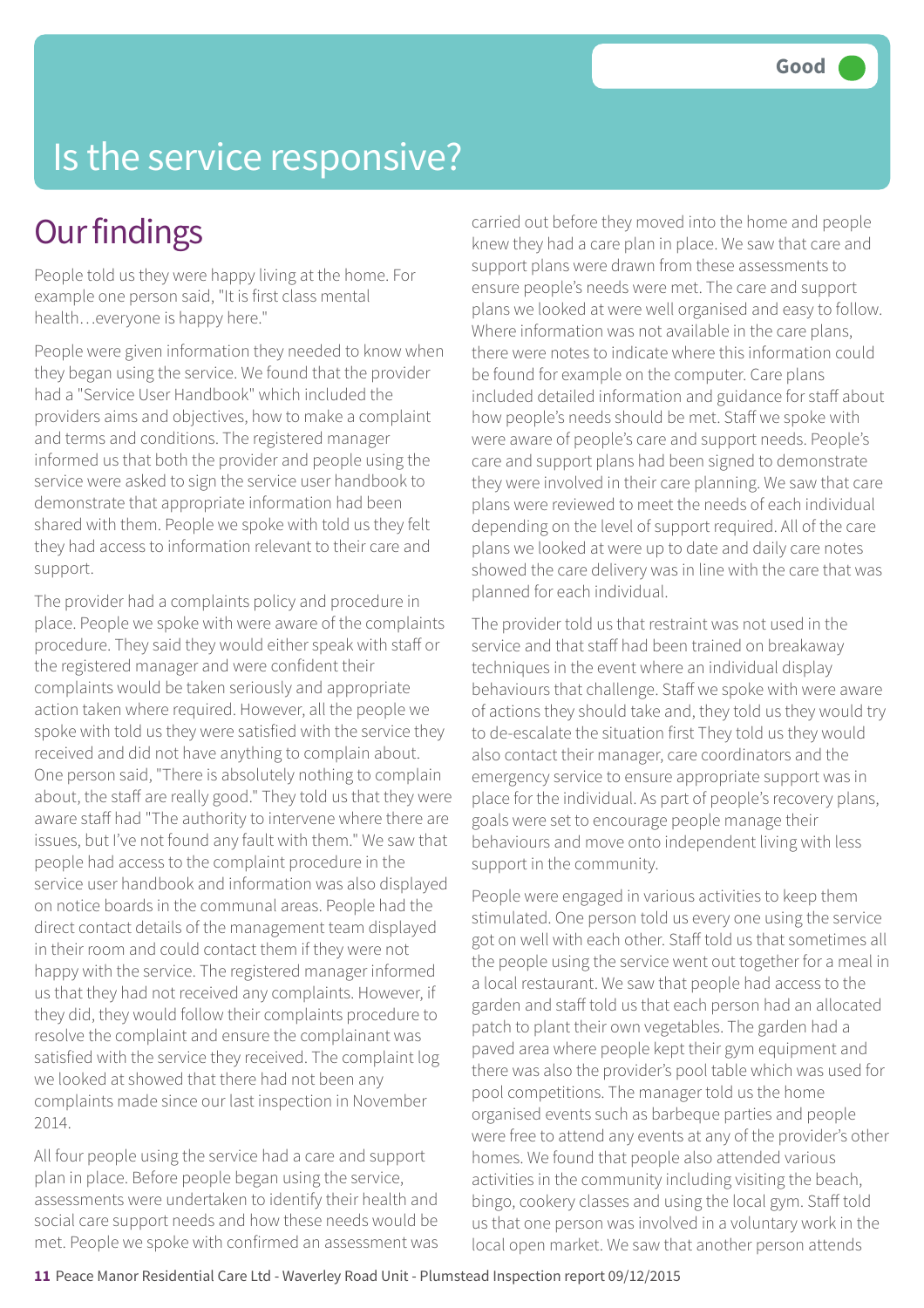### Is the service responsive?

training at the job centre to improve on their skills. We found that people had computers, mobile phones and other electronic devices in their rooms to engage in activities that interested them.